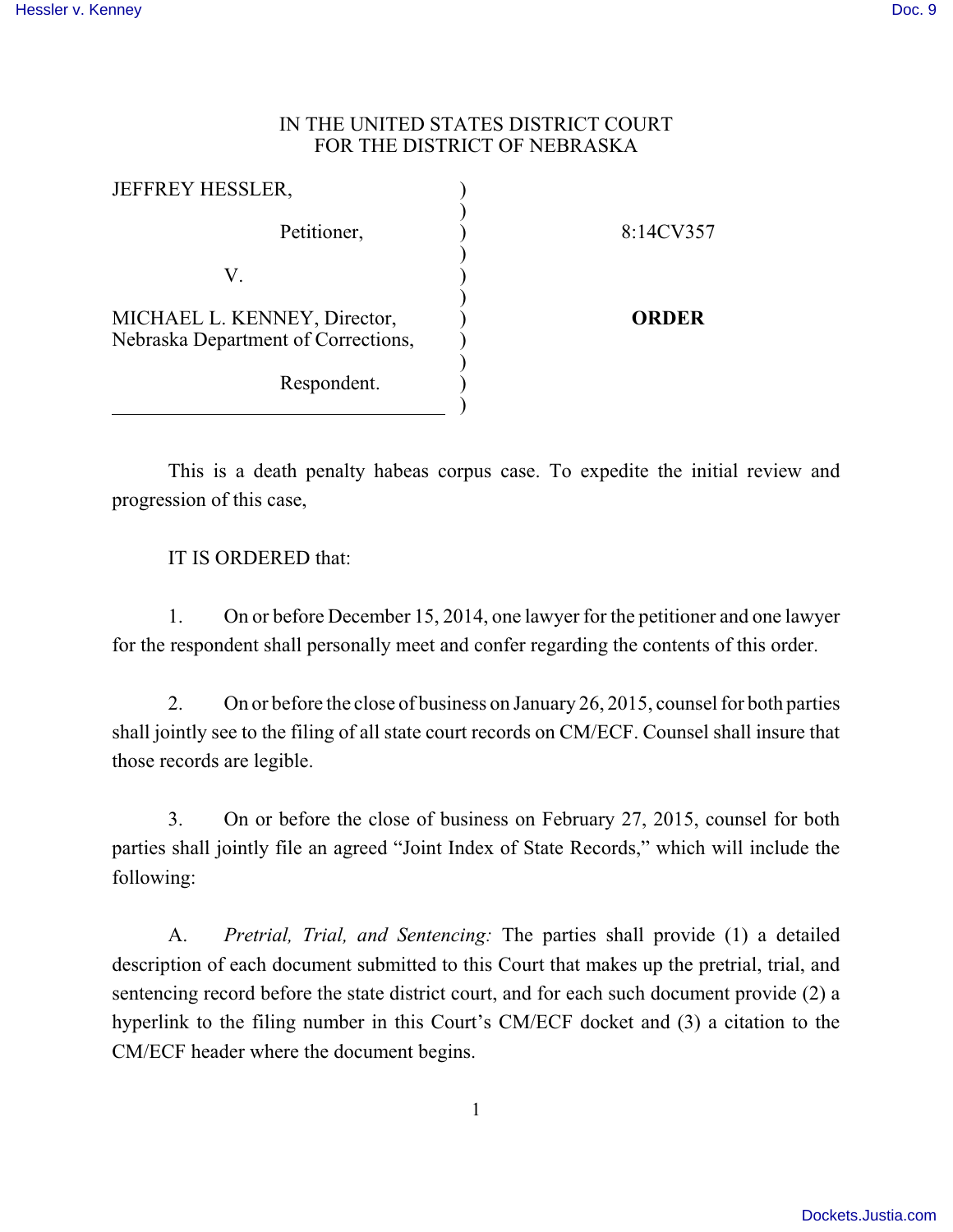B. *Direct Appeal (including any modification of opinion):* The parties shall provide (1) a detailed description of each document submitted to this Court that makes up the record on direct appeal to the Nebraska Supreme Court, and for each such document provide (2) a hyperlink to the filing number in this Court's CM/ECF docket and (3) a citation to the CM/ECF header where the document begins.

C. *First Post-Conviction Action:* The parties shall provide (1) a detailed description of each document submitted to this Court that makes up the record before the state district court regarding the first post-conviction action, and for each such document provide (2) a hyperlink to the filing number in this Court's CM/ECF docket and (3) a citation to the CM/ECF header where the document begins.

D. *Appeal of First Post-Conviction Action:* The parties shall provide (1) a detailed description of each document submitted to this Court that makes up the record before the Nebraska Supreme Court regarding the appeal of the first post-conviction action, and for each such document provide (2) a hyperlink to the filing number in this Court's CM/ECF docket and (3) a citation to the CM/ECF header where the document begins.

E. *Second Post-Conviction Action:* The parties shall provide (1) a detailed description of each document submitted to this Court that makes up the record before the state district court regarding the second post-conviction action, and for each such document provide (2) a hyperlink to the filing number in this Court's CM/ECF docket and (3) a citation to the CM/ECF header where the document begins.

F. *Appeal of Second Post-Conviction Action:* The parties shall provide (1) a detailed description of each document submitted to this Court that makes up the record before the Nebraska Supreme Court regarding the appeal of the second post-conviction action, and for each such document provide (2) a hyperlink to the filing number in this Court's CM/ECF docket and (3) a citation to the CM/ECF header where the document begins.

G. *Other Proceedings:* If there are any other proceedings not otherwise described above, the parties shall provide (1) a detailed description of each document submitted to this